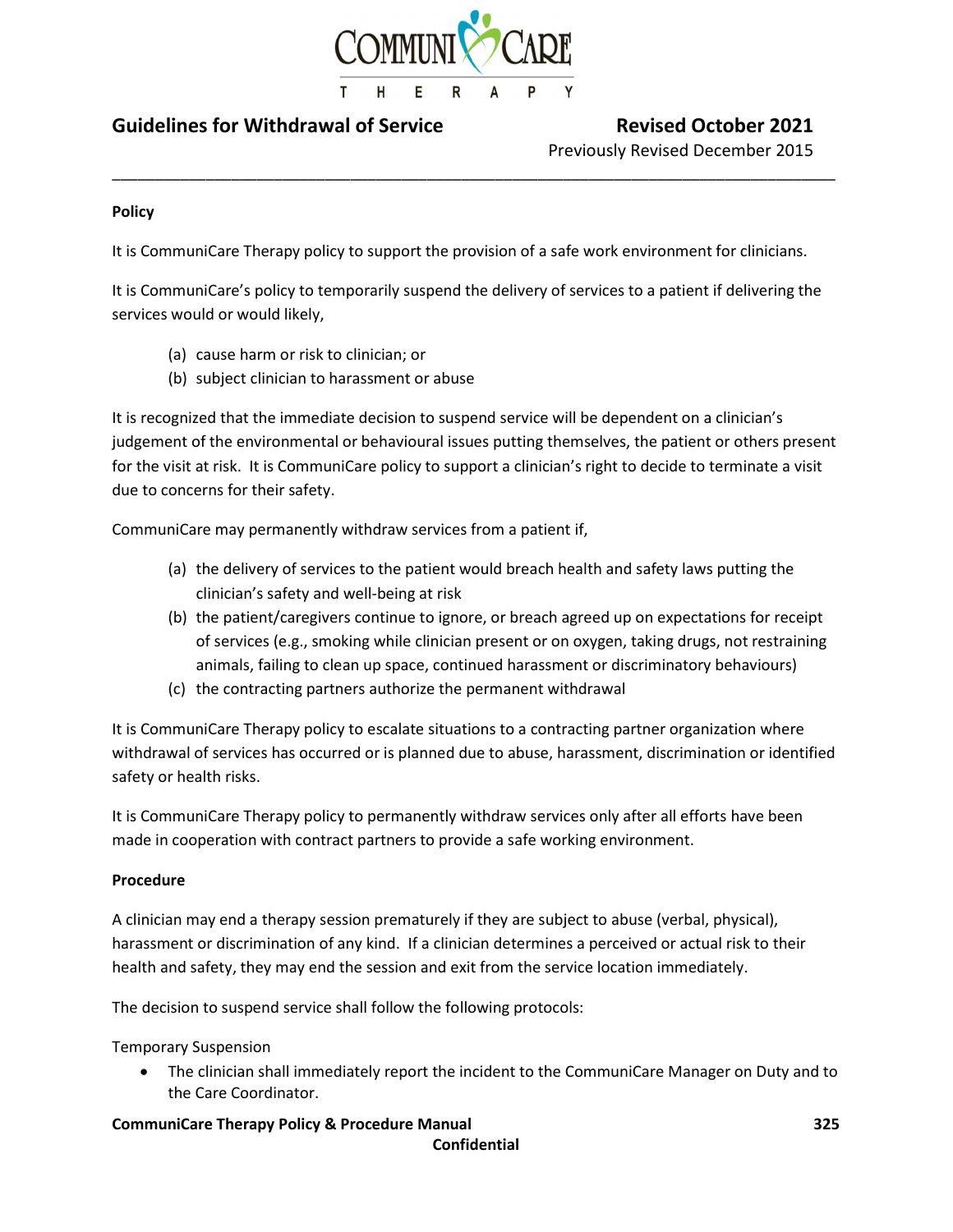

- The clinician will ensure all details of the incident are documented in the patient file (AlayaCare).
- The Manager on Duty will record a brief outline of the incident and any actions taken in the patient's file (AlayaCare) under client notes (MOD Note). The MOD Note may reference the clinician's progress notes for specific details.
- The Manager on Duty (or Program Manager) will contact the patient to discuss the incident when appropriate and get their perspective. The manager will attempt to put a plan in place with the patient's input that will allow for services to resume safely.
- Within three working days, the CommuniCare Quality Manager will document the incident, actions taken and agreed to plan (if applicable) in AlayaCare (internal risk) and to the appropriate contracting partner (via CELS, RER or RedCap Report).
- If the patient is not cooperative in the creation of a plan to resume services safely the CommuniCare Manager and clinician will consult with the Care Coordinator and other team members to make a decision regarding continued temporary suspension of services or an alternative action plan. If a decision cannot be confirmed, CommuniCare will escalate the situation as per risk management escalation protocols defined by the contracting partners.
- If the decision is to continue the suspension of services, the Manager and clinician must provide the contracting partner with an assessment of the risks to the patient that may result due to the withdrawal of services.
- If the direction from the contracting partner is to resume the provision of services, the Manager and clinician must provide the contracting partner with an assessment of the risk to the clinician that may result if services resume without mitigation of risks.
- An alternative service delivery plan to resume the delivery of services shall be developed by CommuniCare with the assistance of the contracting partner as soon as possible. The contracting partner will authorize the final plan for service delivery.
- The action plan will be documented, implemented and monitored as appropriate by the CommuniCare Manager and Care Coordinator.
- It is recognized that the contracting partners may request an independent assessment by another agency to determine if the decision to temporarily withdraw services was appropriate. This assessment is at the contracting partner's expense.
- CommuniCare will make available a management representative to participate in any meeting or mediation activities coordinated by the contracting partners.

Permanent Withdrawal

- The CommuniCare Manager must request contracting partner authorization to permanently withdraw services. The written request will include the reason for the permanent withdrawal, the measures taken in an attempt to address the problem (alternative service delivery plan) and the date for service withdrawal.
- The contracting partner will either approve the request or request that CommuniCare cooperate in developing further alternative service delivery planning for the patient.

CommuniCare managers will ensure that the patient's name is added to our "do not assign" list. This will be done to ensure that a manager can follow up with HCCSS or CHEO if any future referrals are received for a patient who had their services previously withdrawn. This follow up will be performed to ensure that a clinician is not assigned to a high-risk patient without first confirming that the appropriate changes have been made in the relevant risk area.

# CommuniCare Therapy Policy & Procedure Manual 325